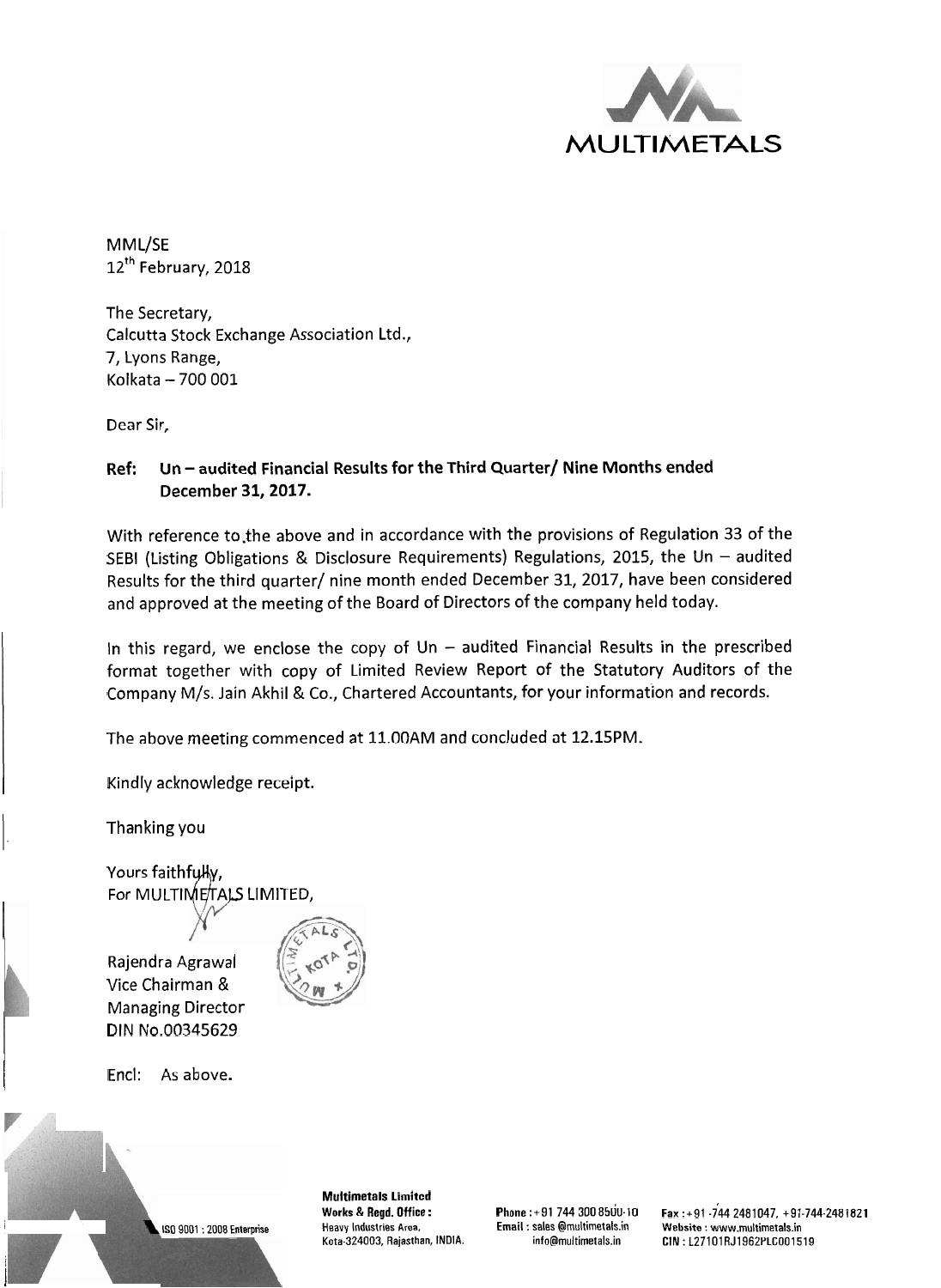MULTIMETALS LIMITED Regd. Office : Heavy Industries Area, Kansua Road, KOTA - 324 003 CIN No.L27101RJ1962PLC001519

## Statement of Unaudited Financial Results for the quarter ans nine months ended on 31<sup>st</sup> December, 2017

| Sr. NO.                     | Particulars                                                          | Quarter ended             |                           |                           | Nine months ended         |                           |
|-----------------------------|----------------------------------------------------------------------|---------------------------|---------------------------|---------------------------|---------------------------|---------------------------|
|                             |                                                                      | 31.12.2017<br>(Unaudited) | 31.12.2016<br>(Unaudited) | 30.09.2017<br>(Unaudited) | 31.12.2017<br>(Unaudited) | 31.12.2016<br>(Unaudited) |
| $\mathbf{1}$                | INCOME FROM OPERATIONS                                               |                           |                           |                           |                           |                           |
|                             | al Revenue from operations                                           | 4,969.00                  | 3,230.06                  | 3,826.92                  | 12,942.92                 | 9,287.67                  |
|                             | b) Other operating income                                            | 37.38                     | 49.84                     | 23.84                     | 102.42                    | 85.79                     |
|                             | Total Revenue from Operation (a+b)                                   | 5,006.38                  | 3,279.90                  | 3,850.76                  | 13,045.34                 | 9,373.46                  |
|                             | Other Income                                                         | 44.98                     | 247.22                    | 24.93                     | 97.65                     | 489.07                    |
|                             | Total Income                                                         | 5,051.36                  | 3,527.12                  | 3,875.69                  | 13,142.99                 | 9,862.53                  |
| $2 -$                       | <b>EXPENSES</b>                                                      |                           |                           |                           |                           |                           |
|                             | al Cost of Material Consumed                                         | 2,296.60                  | 2,018.38                  | 2,820.05                  | 7,643.65                  | 6,021.40                  |
|                             | Purchase Cost of Stock - in - Trade                                  |                           | 17.27                     |                           |                           | 58.36                     |
|                             | Change in inventories of finished goods, work in progress & stock in |                           |                           |                           |                           |                           |
|                             | citrade                                                              | 842.17                    | 193.46                    | (354.48)                  | 698.80                    | 114.16                    |
|                             | di Employees Benefits Expenses                                       | 96.76                     | 86.46                     | 104.26                    | 295.86                    | 267.09                    |
| el                          | <b>Finance Costs</b>                                                 | 107.91                    | 91.88                     | 115.59                    | 329.82                    | 235.24                    |
|                             | Depreciation and Amortisation Expenses                               | 111.73                    | 180.01                    | 114.76                    | 335.17                    | 539.64                    |
|                             | Excise Duty/ GST                                                     | 756.50                    | 331.27                    | 585.69                    | 1,801.19                  | 926.04                    |
| hI                          | Other Expenses                                                       | 552.01                    | 350.41                    | 356.13                    | 1,400.14                  | 1,048.16                  |
|                             | Total Expenses (a+b+c+d+e+f+g+h)                                     | 4,763.68                  | 3,269.14                  | 3,742.00                  | 12,504.63                 | 9,210.09                  |
| $\ensuremath{\mathfrak{Z}}$ | Profit/ Loss before exceptional items and tax (1 - 2)                | 287.68                    | 257.98                    | 133.69                    | 638.36                    | 652.44                    |
| 4                           | <b>Exceptional Item</b>                                              |                           | (7.39)                    |                           |                           | (7.39)                    |
| $\mathbb{S}$                | Profit/Loss before tax (3 - 4)                                       | 287.68                    | 265.37                    | 133.69                    | 638.36                    | 659.83                    |
| 6                           | <b>Tax Expense</b>                                                   |                           |                           |                           |                           |                           |
|                             | (a) Current Tax                                                      | 106.46                    | 120.71                    | 63.01                     | 236.33                    | 300.21                    |
|                             | (b) Deferred Tax                                                     | (6.96)                    | (23.74)                   | (16.89)                   | (20.88)                   | (71.88)                   |
|                             | (c) Previous year Provision                                          | 8.86                      | (0.79)                    |                           | 8.86                      | 9.82                      |
| $\overline{\gamma}$         | Profit/(Loss) after tax (5 - 6)                                      | 179.32                    | 169.19                    | 87.57                     | 414.05                    | 421.68                    |
| 8                           | Other Comprehensive Income (OCI)                                     |                           |                           |                           |                           |                           |
|                             | (a) Items that will not be reclassified to Profit or Loss:           |                           |                           |                           |                           |                           |
|                             | (i) Acturial Gain/ (Loss) on Employee Defined Benefit Funds          |                           | (4.18)                    | 4.16                      |                           | (12.54)                   |
|                             | (b) Items that will be reclassified to profit or loss                |                           |                           |                           |                           |                           |
| $\overline{9}$              | Total Comprehensive Income (7+8)                                     | 179.32                    | 165.01                    | 91.73                     | 414.05                    | 409.14                    |
| 10                          | Paid-up Equity share capital (Face Value Rs. 10)                     | 1,195.00                  | 1,195.00                  | 1,195.00                  | 1,195.00                  | 1,195.00                  |
| 11                          | Earnings Per Equity Share (Basic & diluted EPS) (In Rs.)             | 1.50                      | 1.38                      | 0.77                      | 3.46/                     | 3.42                      |





 $\overline{\phantom{a}}$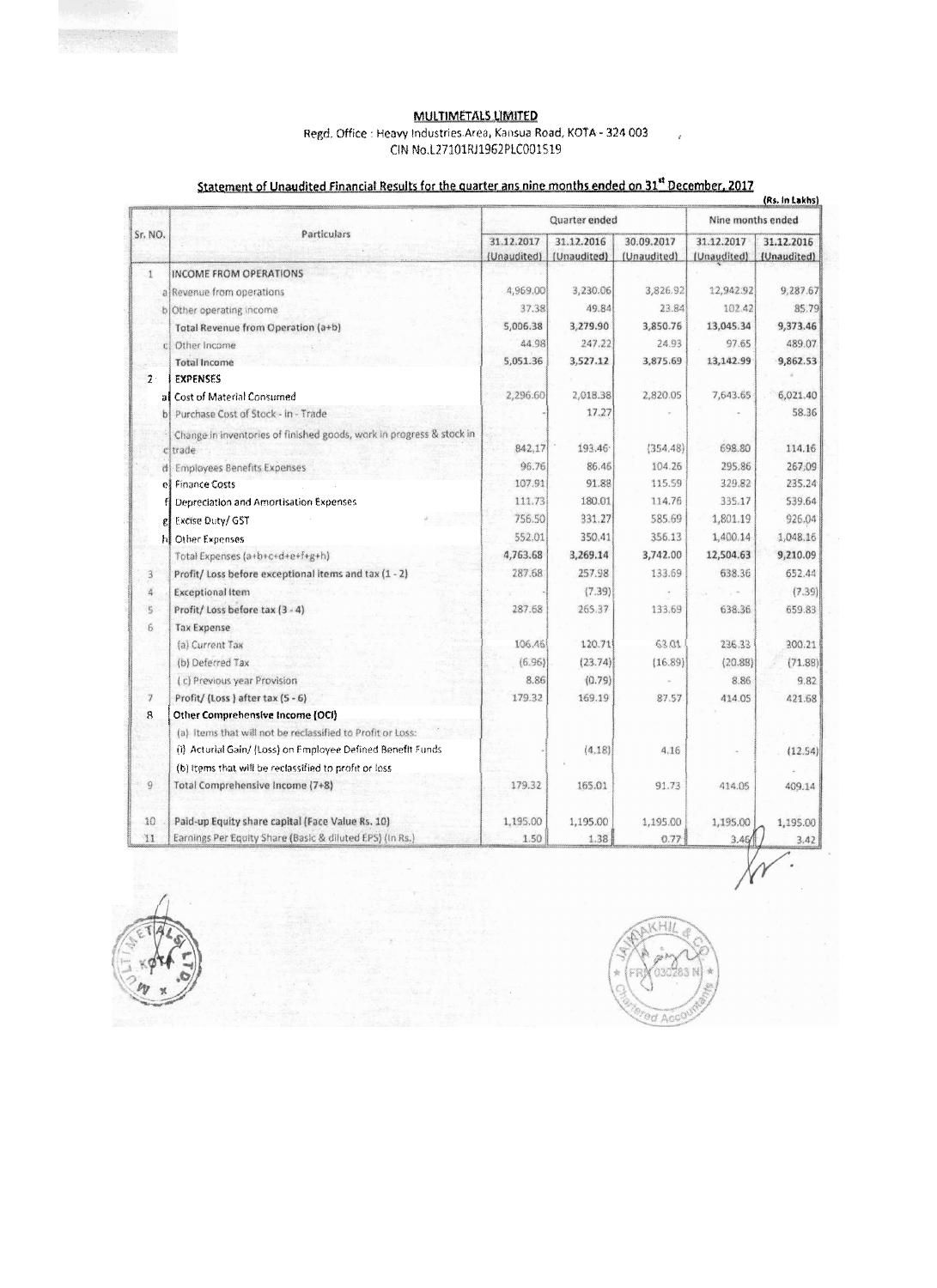

### **Nates** :

- 1 The above financial results were reviewed by the Audit Committee of the Board and subsequently approved by the Board of Directors of the company at its meeting held on 12th February, 2018. The above financial results for the quarter & Nine months ended 31st December, 2017 were reviewed by Statutory Auditors of the company.
- 2 The Company has adopted Indian Accounting Standards (IND AS) prescribed u/s 133 of the Companies Act 2013 read with the Companies (Indian Accounting Standards) Rules 2015 w.e.f. 1st April 2017. Accordingly these results have been prepared in accordance with said IND AS and Rules including recognition and measurement principles laid down in IND AS 34 "Interim Financial Reporting" and other recognised accounting practices and policies to the extent applicable. Consequently results for the corresponding quarter and nine months ended on 31st December, 2017 have been restated to comply with **IND AS to make them comparable**.
- 3 The IND AS compliant financial results are not subjected to the Limited Review or audit. However, the management has excercised necessary due diligence to ensure that the financial results provided a true and fair view of the company's affairs,
- 4 Segment Reporting as defined in IND AS -108 "Operating Segments" is not applicable since the entire operation of the company relates to only single segment i.e. Engineering Metal Products.
- 5 Reconciliation between results previously reported under Indian GAAP and now presented under Ind AS is given below:

|                                                                             | (Rs. In Lakhs)                 |                                    |  |  |
|-----------------------------------------------------------------------------|--------------------------------|------------------------------------|--|--|
| Particulars                                                                 | Quarter<br>Ended<br>31.12.2016 | Nine Months<br>Ended<br>31.12.2016 |  |  |
| Net Profit as per Previous Indian GAAP                                      | 166.40                         | 413.29                             |  |  |
| <b>IND AS Adjustments:</b>                                                  |                                |                                    |  |  |
| Actuarial (gain)/Loss on Employee Defined Benefit Funds recognised in other |                                |                                    |  |  |
| Comprehensive income                                                        | 4.18                           | 12.54                              |  |  |
| Deferred tax on above                                                       | (1.39)                         | (4.15)                             |  |  |
| Net Profit as per Ind AS                                                    | 169.19                         | 421.68                             |  |  |
| Other Comprehensive Income                                                  | (4.18)                         | (12.54)                            |  |  |
| Total Comprehensive Income as reported under Ind AS                         | 165.01                         | 409.14                             |  |  |

There are no exceptional and extraordinary items during the quarter and nine months ended December 31, 2017.

7 Prévious year figure have been regroup/ rearrange wherever necessary.  $\sqrt{3}$ .  $\sqrt{3}$ 

Place : Kota, Rajasthan

 $\mathbb{R}^4$ 

r<br>a - s gegnifi<sup>e -</sup> 4 - . **7** "



Date : February 12, 2018 Rajendra Agrawal Vice Chairman & Managing Director DIN No.00345629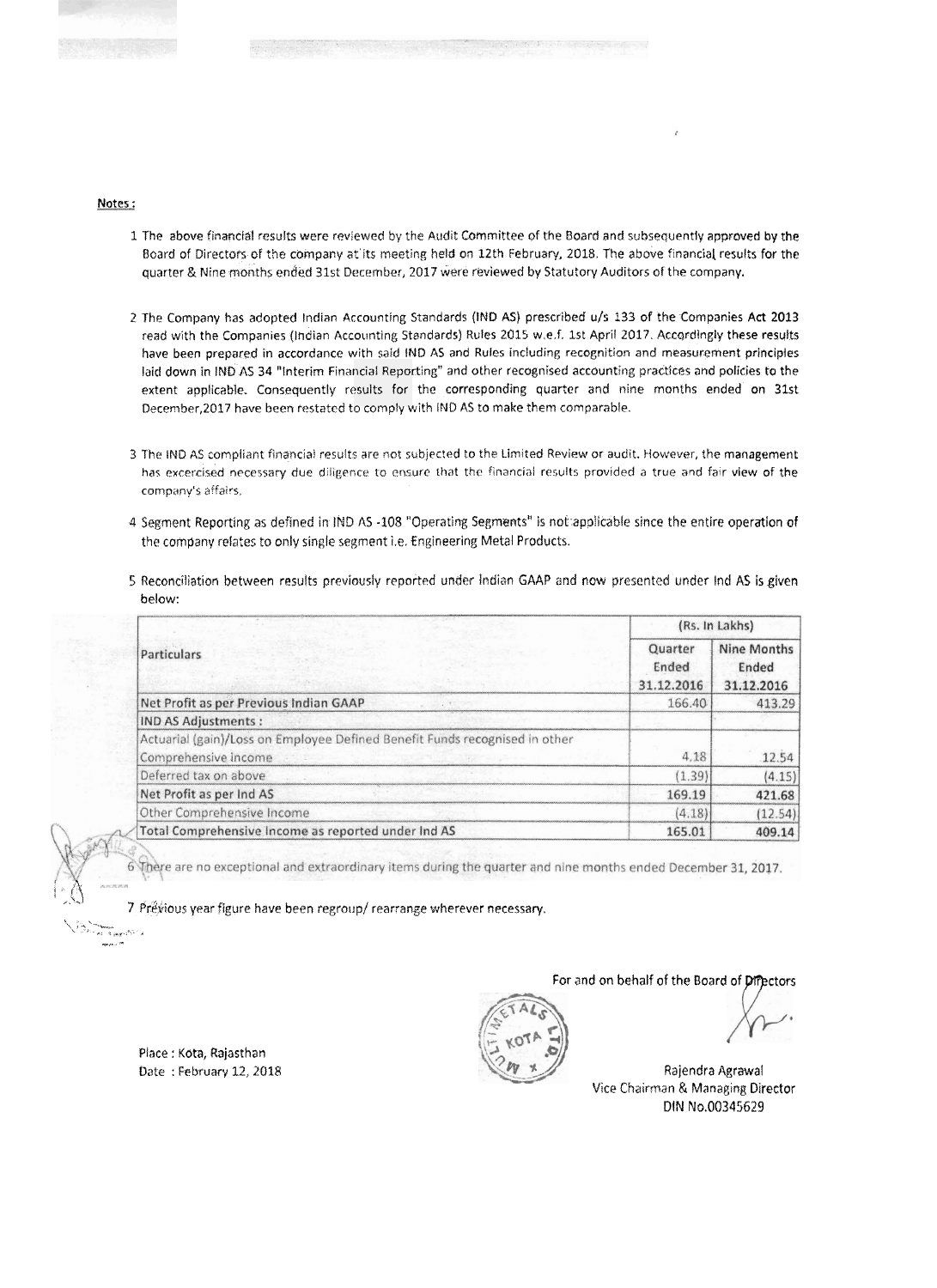# **JAIN AKHIL & CO.**

Chartered Accountants



Limited Review Report on the Unaudited Financial Results for the quarter ended December 31, 2017 pursuant to the regulation 33 of SEBI (Listing Obligations and **Disclosures Requirements) Regulations, 2015** 

T<sub>0</sub> **The Board of Directors Multimetals Limited** 

> We have reviewed the accompanying Statement of Unaudited Financial Results of Multimetals Limited ('the company') for the quarter ended December 31, 2017 ("the Statement"), being submitted by the Company pursuant to the requirements of Regulation 33 of the SEBI (Listing Obligations and Disclosure Requirements) Regulations, 2015 read with Circular No. CIR/CFD/FAC/62/2016 dated July 5, 2016. This statement is the responsibility of the Company's Management and approved by the Board of Directors, has been prepared in accordance with recognition and measurement principles laid down in Indian Accounting Standard 34 "Interim Financial Reporting" as prescribed under Section 133 of Companies Act, 2013 ("the Act") read with relevant rules issued there under and other accounting principles generally accepted in India. Our responsibility is to issue a report on the Statement based on our review.

- We conducted our review in accordance with the Standard on Review Engagement (SRE)  $2.$ 2410, "Review of Interim Financial Information Performed by the Independent Auditor of the Entity" issued by the Institute of Chartered Accountants of India. This standard requires that we plan and perform the review to obtain moderate assurance as to whether the Statement is free of material misstatement. A review is limited primarily to inquiries of the Company personnel and analytical procedures applied to financial data and thus provide less assurance than an audit. We have not performed an audit and accordingly, we do not express an audit opinion.
- 3. Based on our review conducted as above, nothing has come to our attention that causes us to believe that the accompanying Statement of unaudited financial results prepared in accordance with applicable accounting standards and other recognised accounting practices and policies has not disclosed the information required to be disclosed in terms of